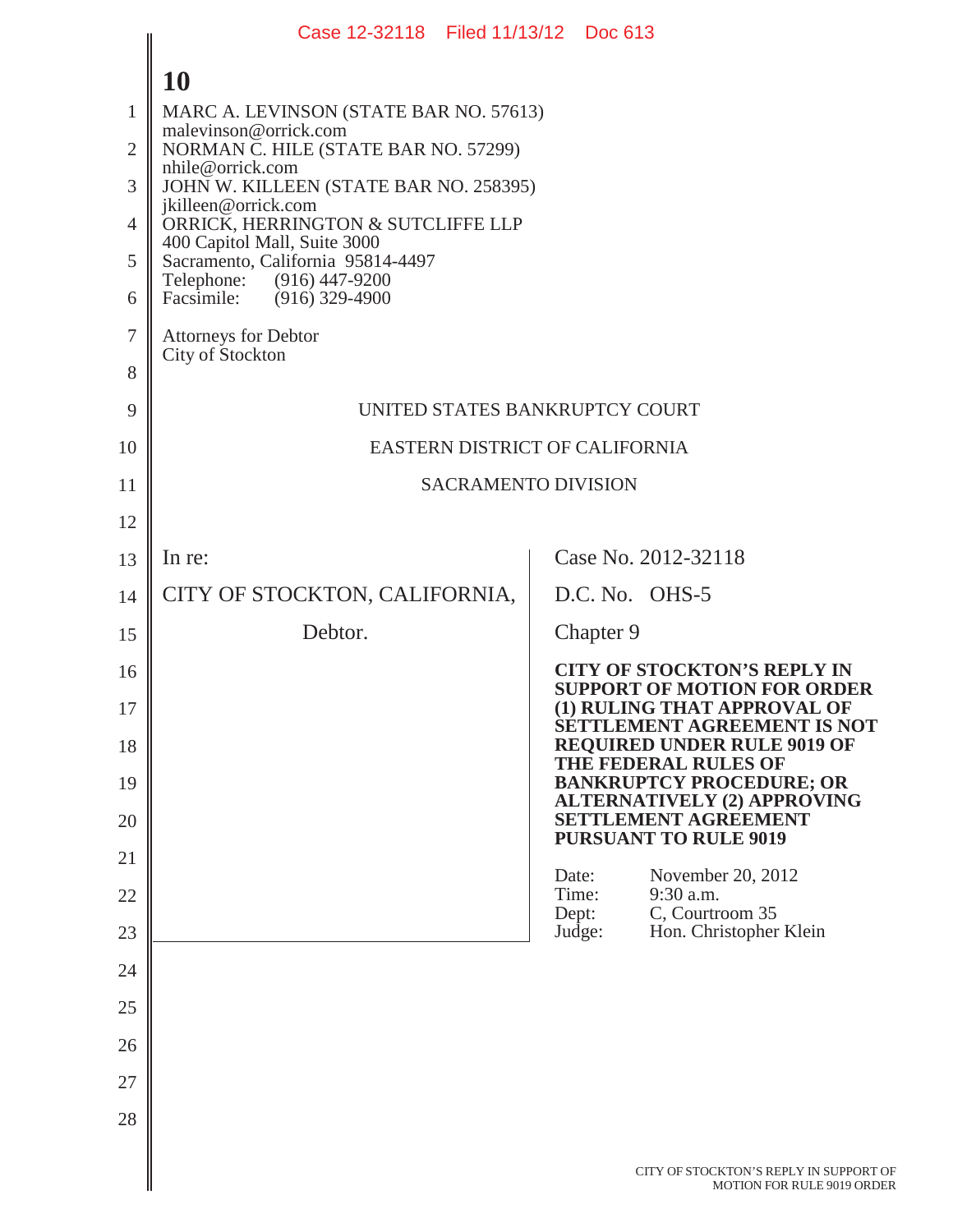## 1

### **I. INTRODUCTION**

2 3 4 5 6 7 8 9 The creditors who objected to the City of Stockton's eligibility to be a chapter 9 debtor filed a limited objection to the Motion For Order (1) Ruling That Approval Of Settlement Agreement Is Not Required Under Rule 9019 Of The Federal Rules Of Bankruptcy Procedure; Or Alternatively (2) Approving Settlement Agreement Pursuant To Rule 9019 (the "Limited Objection" of the "Capital Markets Creditors" to the "9019 Motion" filed by the "City"). The Limited Objection rests on the flawed premise that section 502 of the Bankruptcy Code creates a substantive requirement that bankruptcy courts approve settlements entered into by chapter 9 debtors. This is not the case, and the Limited Objection must fail for that and other reasons.<sup>1</sup>

10 11 12 13 14 15 16 17 18 19 20 21 22 23 24 First, the Limited Objection fails in its attempt to distinguish cases that clearly place the substantive requirement for settlement approval in section 363 (rather than section 502) by drawing a false distinction between the settlement of claims against the City and the settlement of claims held by the City. It offers no reason why section 363 would not apply in the former case even though the property of the City will be used to satisfy the settlement. Nor does it cite a single case discussing, let alone supporting, this distinction. Second, the Limited Objection attempts to stretch section 502 beyond its bounds by arguing that the section 502 requirement that the bankruptcy court determine the amount of disputed claims also creates a substantive requirement that it approve the settlement of such claims under Rule 9019 of the Federal Rule of Bankruptcy Procedure (the "Rules"). This strained interpretation is not supported by either the language of section 502 or any case law. Moreover, even if such an interpretation were adopted, section 502 is inapplicable to the settlement agreement entered into by the City and Christopher Hallon (the "Hallon Settlement Agreement") that is the subject of the 9019 Motion, because no proof of claim has been filed with respect to the claim being settled, and thus neither the City nor any other party has objected to such nonexistent proof of claim.

- 25
- 26

As outlined in the 9019 Motion, the only section of the Code which provides a substantive requirement for court approval of the settlement of claims is section 363, which is inapplicable in

27

<sup>28</sup> <sup>1</sup> Unless otherwise noted, all statutory references herein are to the United States Bankruptcy Code, 11 U.S.C. § 101 *et seq*. (the "Code").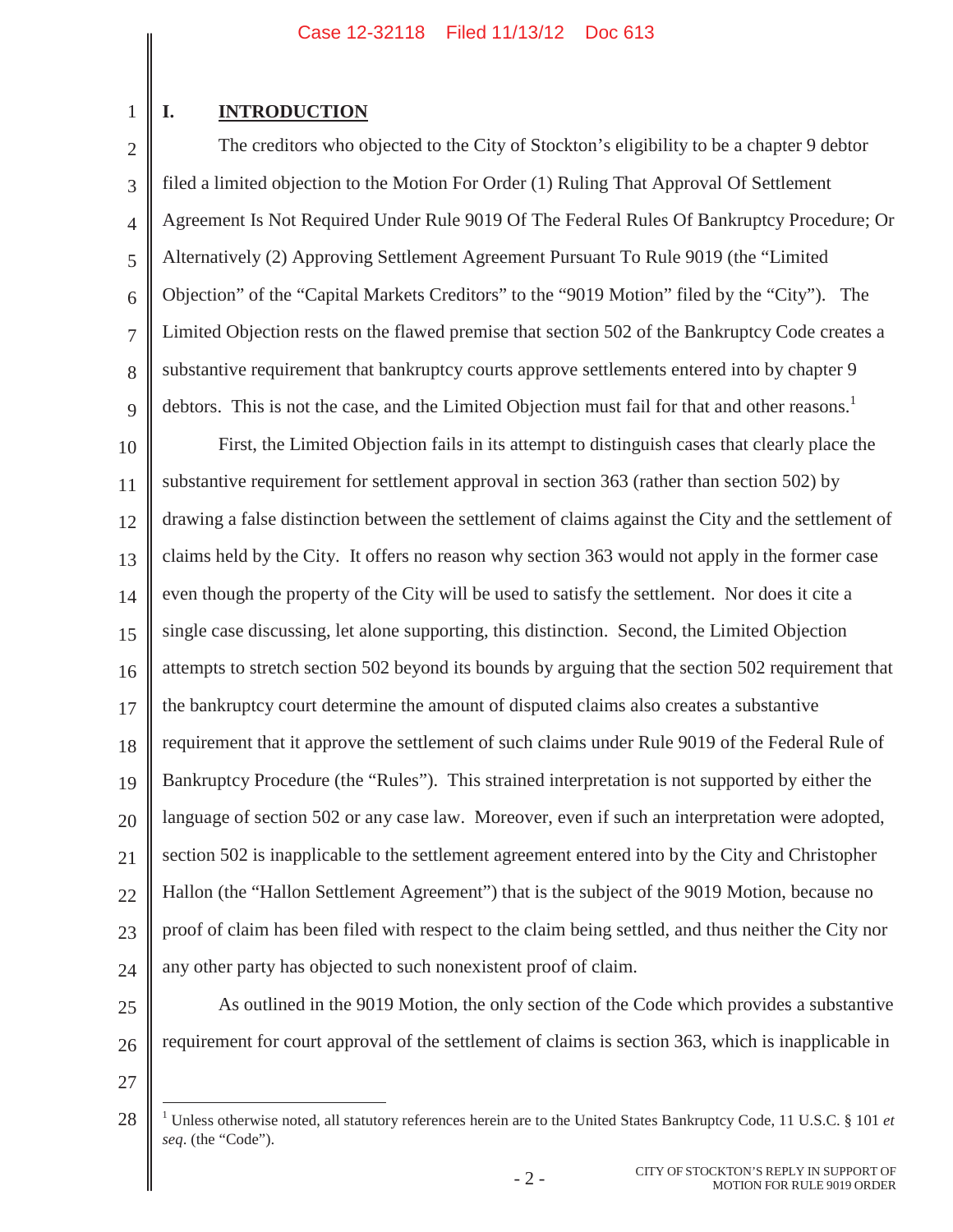$\frac{1}{2}$ 

 $\parallel$ 

| $\mathbf{1}$   | chapter 9 cases. See 11 U.S.C. § 901(a). Furthermore, even if the Rules could permissibly create       |  |  |  |
|----------------|--------------------------------------------------------------------------------------------------------|--|--|--|
| $\overline{2}$ | substantive requirements, and even if Rule 9019 created a substantive requirement for court            |  |  |  |
| 3              | approval of settlement agreements, such a requirement could not be applied to a chapter 9 debtor       |  |  |  |
| $\overline{4}$ | because it would conflict with that municipality's freedom to control its properties and revenues,     |  |  |  |
| 5              | and to make governance decisions, under section 904.                                                   |  |  |  |
| 6              | The City thus requests that the Court enter an order ruling that the City can enter into the           |  |  |  |
| $\overline{7}$ | Hallon Settlement Agreement without the need for the Court's approval. Alternatively, if the           |  |  |  |
| 8              | Court determines that such approval is required, the City requests that such approval – which the      |  |  |  |
| 9              | Limited Objection does not appear to challenge – be granted.                                           |  |  |  |
| 10             | П.<br><b>ARGUMENT</b>                                                                                  |  |  |  |
| 11             | <b>Section 363 Provides The Substantive Requirement For Court Approval Of</b><br>A.                    |  |  |  |
| 12             | Settlements Under Rule 9019.                                                                           |  |  |  |
| 13             | Rule 9019 enumerates the process by which courts determine whether to approve a                        |  |  |  |
| 14             | settlement entered into by the debtor. Like all of the Rules, it is procedural, and as such, it        |  |  |  |
| 15             | "cannot create a substantive requirement for court approval that does not exist in the Code itself."   |  |  |  |
| 16             | In re Telesphere Communications, Inc., 179 B.R. 544, 551-52 (Bankr. N.D. Ill. 1994); see also In       |  |  |  |
| 17             | re Dow Corning Corp., 198 B.R. 214, 246 (Bankr. E.D. Mich. 1996) (Rule 9019 is "merely a               |  |  |  |
| 18             | rule, [it] can do no more than establish a procedural mechanism for exercising statutory power.").     |  |  |  |
| 19             | Multiple courts have held that the substantive requirement of court approval of compromises and        |  |  |  |
| 20             | settlements is found in section 363. See In re Mickey Thompson Entm't Group, Inc. (Goodwin v.          |  |  |  |
| 21             | Mickey Thompson Entm't Group, Inc.), 292 B.R. 415, 421 (B.A.P. 9th Cir. 2003) (citing Myers v.         |  |  |  |
| 22             | Martin (In re Martin), 91 F.3d 389, 394-95 (3d Cir. 1996)); Northview Motors, Inc. v. Chrysler         |  |  |  |
| 23             | <i>Motors Corp.</i> , 186 F.3d 346, 351 n. 4 (3d Cir. 1999) ("[A]s a matter of law, Bankruptcy Rule    |  |  |  |
| 24             | 9019(a), a rule of procedure, cannot, by itself, create a substantive requirement of judicial          |  |  |  |
| 25             | approval of [a] settlement Section 363 of the Code is the substantive provision requiring court        |  |  |  |
| 26             | approval."); <i>In re Sparks</i> , 190 B.R. 842, 844 (Bankr. N.D. Ill. 1996).                          |  |  |  |
| 27             | The Limited Objection attempts to distinguish these cases by claiming that there is an                 |  |  |  |
| 28             | "important distinction between the settlement of a claim asserted <i>against</i> the City/debtor and a |  |  |  |
|                | CITY OF STOCKTON'S REPLY IN SUPPORT OF<br>$-3-$<br>MOTION FOR RULE 9019 ORDER                          |  |  |  |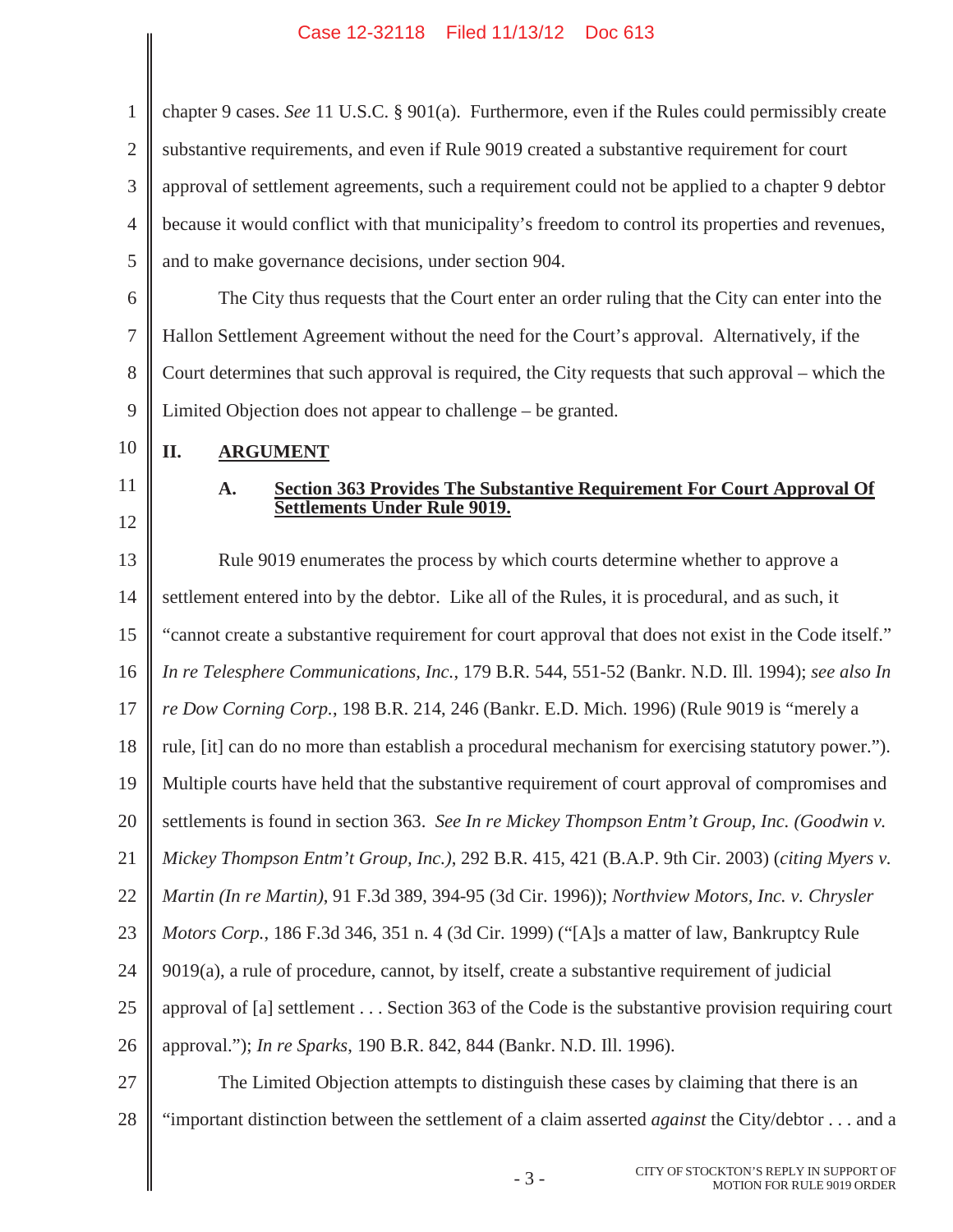1 2 3 4 5 6 7 8 9 10 11 12 settlement of a claim held *by* the City/debtor against a third party." Limited Objection, at p. 2 (emphasis in original). This is a distinction without a difference. Section  $363(b)(1)$  governs the debtor's/trustee's authority to "use, sell, or lease . . . property of the estate." The settlement of claims against a municipality plainly involves the disposition of its property just as much (if not more) as would the settlement of claims it held against third parties – which involve the collection of new property by the municipality. The Limited Objection offers no explanation as to why section 363 would apply any less to the settlement of claims against the City, and not surprisingly fails to cite even a single case discussing this distinction.2 Thus, while *In re Mickey Thompson Entm't Group*, *Northview Motors*, and *In re Sparks* all involved debtors settling their own claims against third parties, the general holding in these cases – that section 363 provides the substantive basis for requiring court approval of settlement of claims by a debtor – is clearly also applicable to the settlement of claims against a debtor.

13

14

#### **B. Section 502 Does Not Create A Substantive Requirement That The Court Approve The Hallon Settlement Agreement, And Is Inapplicable In Any Case.**

15 16 17 18 19 20 21 22 23 24 The Limited Objection (at page 3) attempts to manufacture a separate substantive requirement for court approval of settlements by claiming that such a requirement can be found in section 502. This argument fails as well. First, section 502 does not create any requirement for court approval of *settlements*; nor is there any case law suggesting otherwise. Second, even if section 502 could be construed to include the settlement of claims against the City, it is inapplicable in this case. This is because Christopher Hallon, whose lawsuit against the City is resolved under the settlement agreement, has not filed a proof of claim. Since there was no proof of claim to form the basis of an objection, the City has not filed any objection (nor has any other party). Both the filing of a proof of claim and the filing of an objection are required for the application of section 502.

25

///

26

<sup>27</sup> 28 <sup>2</sup> In fact, *In re The Heritage Organization, L.L.C.*, 375 B.R. 230, 307-08 (Bankr. N.D. Tex. 2007), which the Capital Markets Creditors inaccurately cite for the proposition that section 502 creates a court approval requirement for settlements (discussed below), explicitly *rejected* the argument that there was a distinction between the settlement of claims for and against the chapter 11 estate in holding that Rule 9019 applies equally to both.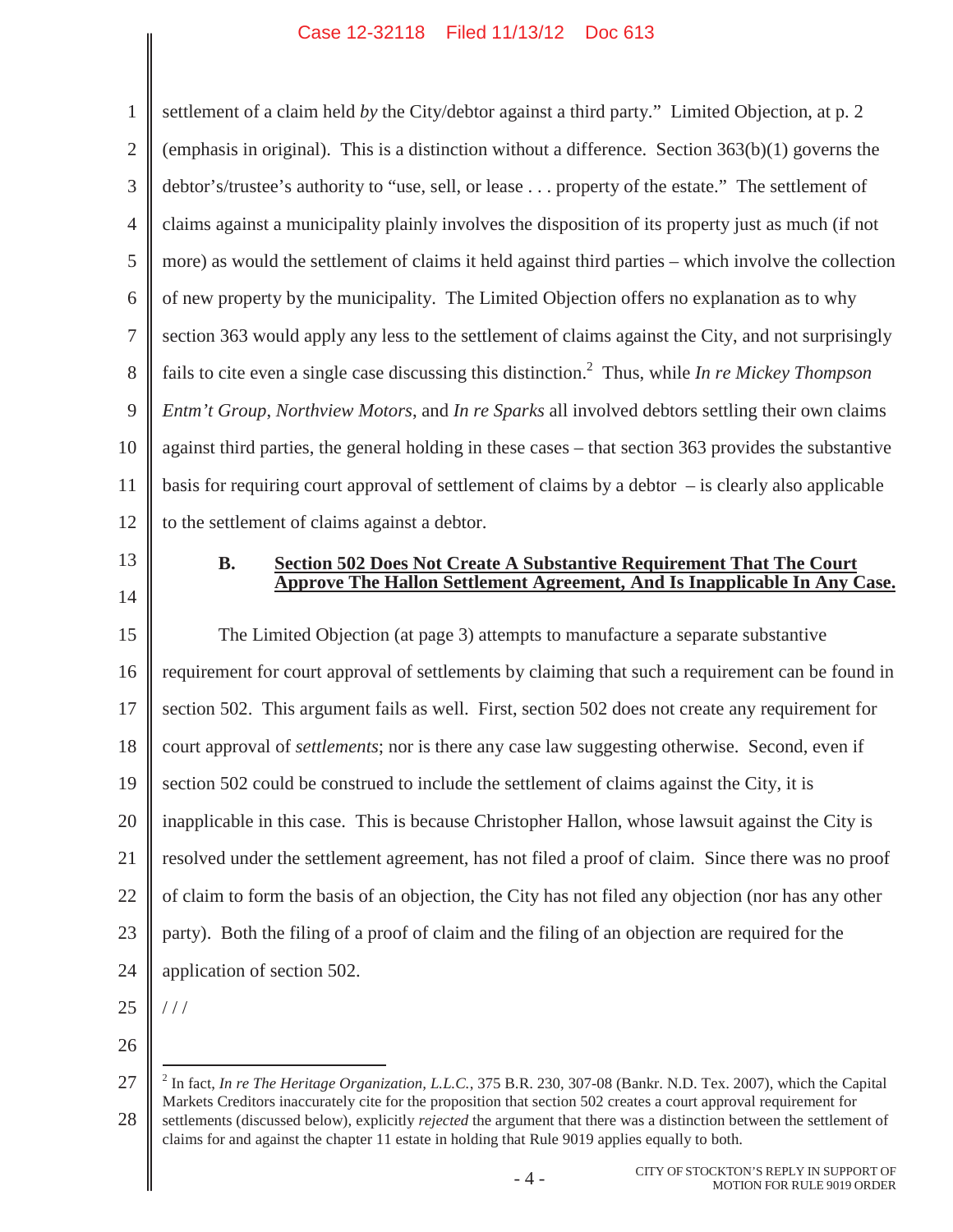#### **1. Section 502 Does Not Create A Requirement Of Court Approval Of Settlements In Chapter 9.**

3 4 5 6 7 8 9 10 11 Section 502(b) provides that where a proof of claim is filed, and an objection is made to such proof of claim, "the court, after notice and a hearing, shall determine the amount of such claim . . . as of the date of the filing of the petition, and shall allow such claim in such amount [with exceptions]." It makes no mention of a requirement that the court approve the settlement of claims against a debtor. Nor does it reference the disposition of the debtor's property (necessary to consummate the settlement), as does section 363. The Limited Objection does not cite a single case reading section 502 to create such a requirement, and further, none of the cases that *expressly* state that the substantive requirement for court approval of settlements is found in section 363 make any mention of section 502 on this issue.

12 13 14 15 16 17 18 19 20 21 22 23 24 The Limited Objection cites only two cases that it contends establish a link between section 502 and the settlement approval procedure of Rule 9019. As the Court is well aware, the first case, *In re City of Stockton*, 478 B.R. 8 (Bankr. E.D. Cal. 2012)("*Stockton*"), dealt with a motion for an injunction brought by retirees seeking to prohibit the City from implementing unilateral reductions in their health benefits. *Stockton* makes no mention of Rule 9019, and cites section 502 only for the general proposition that filed proofs of claim are deemed allowed unless there is an objection to the claim. *Id.* at 25. The Capital Markets Creditors claim that the settlement and compromise of claims against the City lie at the "core" of the debtor-creditor relationship, and imply that the Court must therefore approve settlements under section 502. But this Court said no such thing. On the contrary, *Stockton* emphasized the "absolute" "limitation" on the Court's authority to interfere with the City's policy choices during a chapter 9 case, subject to two exceptions (neither applicable here): consent or provision in a plan of adjustment. *Id.* at 20.

25 26 27 28 The second case, *In re The Heritage Organization, L.L.C.*, 375 B.R. 230 (Bankr. N.D. Tex. 2007), also does not hold, as the Capital Markets Creditors imply, that section 502 creates a substantive requirement that courts approve the settlement of claims against a debtor. Rather, the issue in *Heritage Organization* was whether, in a case where one creditor objected to a settlement

<sup>1</sup> 2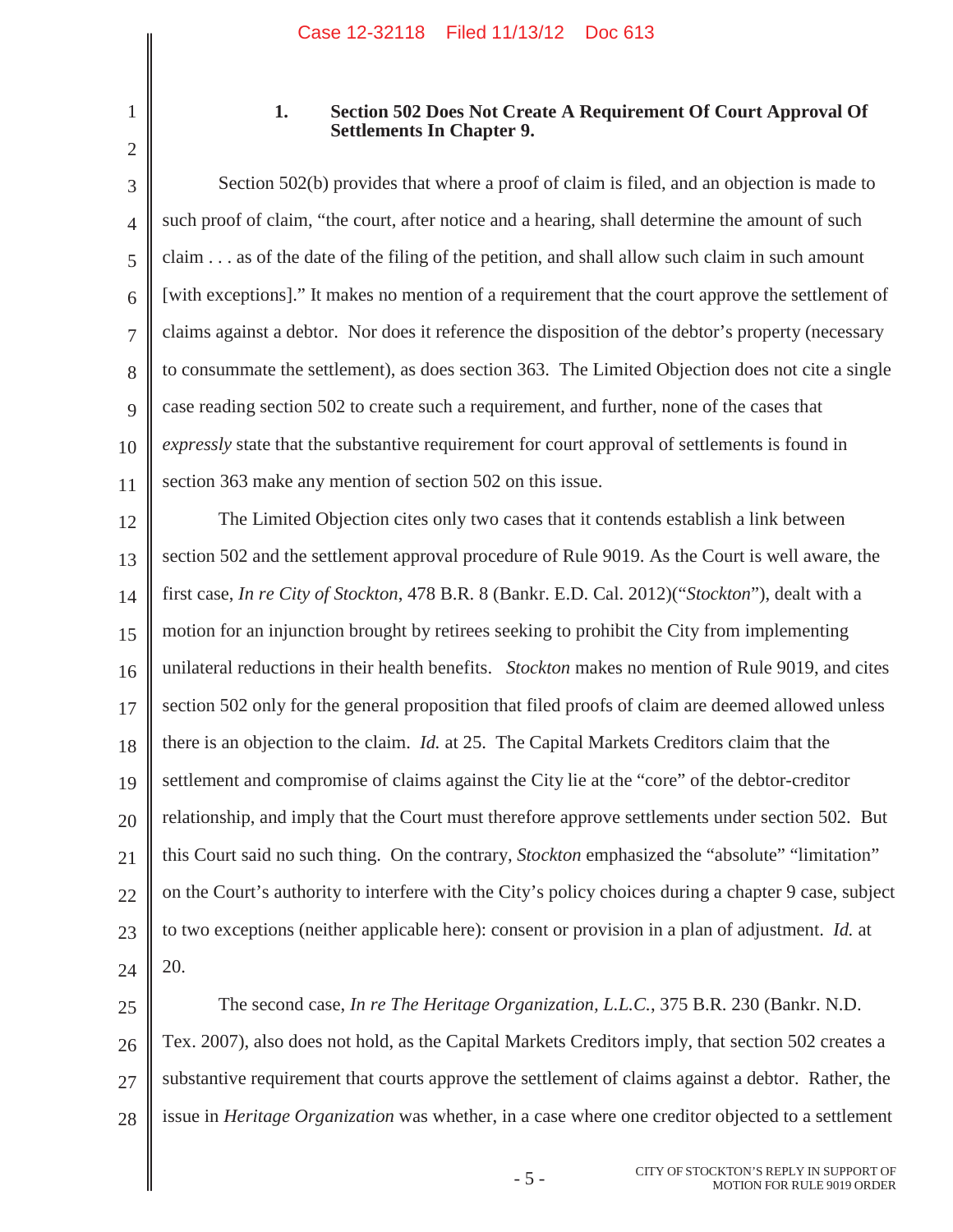$\overline{\phantom{a}}$ 

| $\mathbf{1}$   | of a claim between the debtor and another creditor, section 502 required the court to rule on the                                           |  |  |  |
|----------------|---------------------------------------------------------------------------------------------------------------------------------------------|--|--|--|
| $\mathbf{2}$   | claim objection rather than approving the settlement pursuant to the Rule 9019 process.                                                     |  |  |  |
| $\mathfrak{Z}$ | According to that court, reading section 502 to confer (as asserted by the objecting creditor) "not                                         |  |  |  |
| $\overline{4}$ | only a right to object to a claim but a right to a ruling would mean that the Court could never                                             |  |  |  |
| 5              | permit a settlement of a claim objection - the Court would be required to deny the compromise                                               |  |  |  |
| 6              | and rule upon the merits." <i>Id.</i> at 285. The court rejected this interpretation, and found the                                         |  |  |  |
| 7              | settlement at issue to be fair and equitable. Thus, <i>Heritage Organization</i> does not hold that                                         |  |  |  |
| 8              | section 502 creates a substantive requirement for court approval of settlements pursuant to Rule                                            |  |  |  |
| 9              | 9019. Rather, it merely holds that the section 502 requirement that the court determine the                                                 |  |  |  |
| 10             | amount of a claim did not conflict with the court's ability to approve a settlement pursuant to                                             |  |  |  |
| 11             | Rule 9019.                                                                                                                                  |  |  |  |
| 12             | By its plain language, section 502 is limited to the determination of the allowability of the                                               |  |  |  |
| 13             | amount, if any, of proofs of claim to which the debtor has objected. No portion of section 502                                              |  |  |  |
| 14             | suggests that it would apply to the settlement of claims, and the Capital Markets Creditors cite no                                         |  |  |  |
| 15             | case holding that section 502 creates a substantive requirement for Court approval of a settlement                                          |  |  |  |
| 16             | of claims.                                                                                                                                  |  |  |  |
| 17<br>18       | 2.<br>Section 502 Is Not Applicable To Hallon's Claim, Because He Did Not<br>File a Proof of Claim, And Thus There Is No Pending Objection. |  |  |  |
| 19             | Even if the Capital Markets Creditors could show that section 502 created a substantive                                                     |  |  |  |
| 20             | requirement that the City receive Court approval for the settlement of claims, such a requirement                                           |  |  |  |
| 21             | would not apply to the Hallon Settlement Agreement because Hallon has not filed a proof of                                                  |  |  |  |
| 22             | claim. Nor, it follows, did the City (or any other party) object to the non-existent proof of claim.                                        |  |  |  |
| 23             | The notice and hearing requirement of section 502 applies, by its express terms, only where an                                              |  |  |  |
| 24             | "objection to a claim is made," upon a claim "proof of which is filed under section 501." 11                                                |  |  |  |
| 25             | U.S.C. § 502(a), (b). Because neither of these pre-requisites has occurred, the Capital Markets                                             |  |  |  |
| 26             | Creditors cannot invoke the requirements of section 502. Thus, the Court need not even reach the                                            |  |  |  |
| 27             | question of whether section 502 creates a substantive requirement of court approval for                                                     |  |  |  |
| 28             | settlements of claims.                                                                                                                      |  |  |  |
|                |                                                                                                                                             |  |  |  |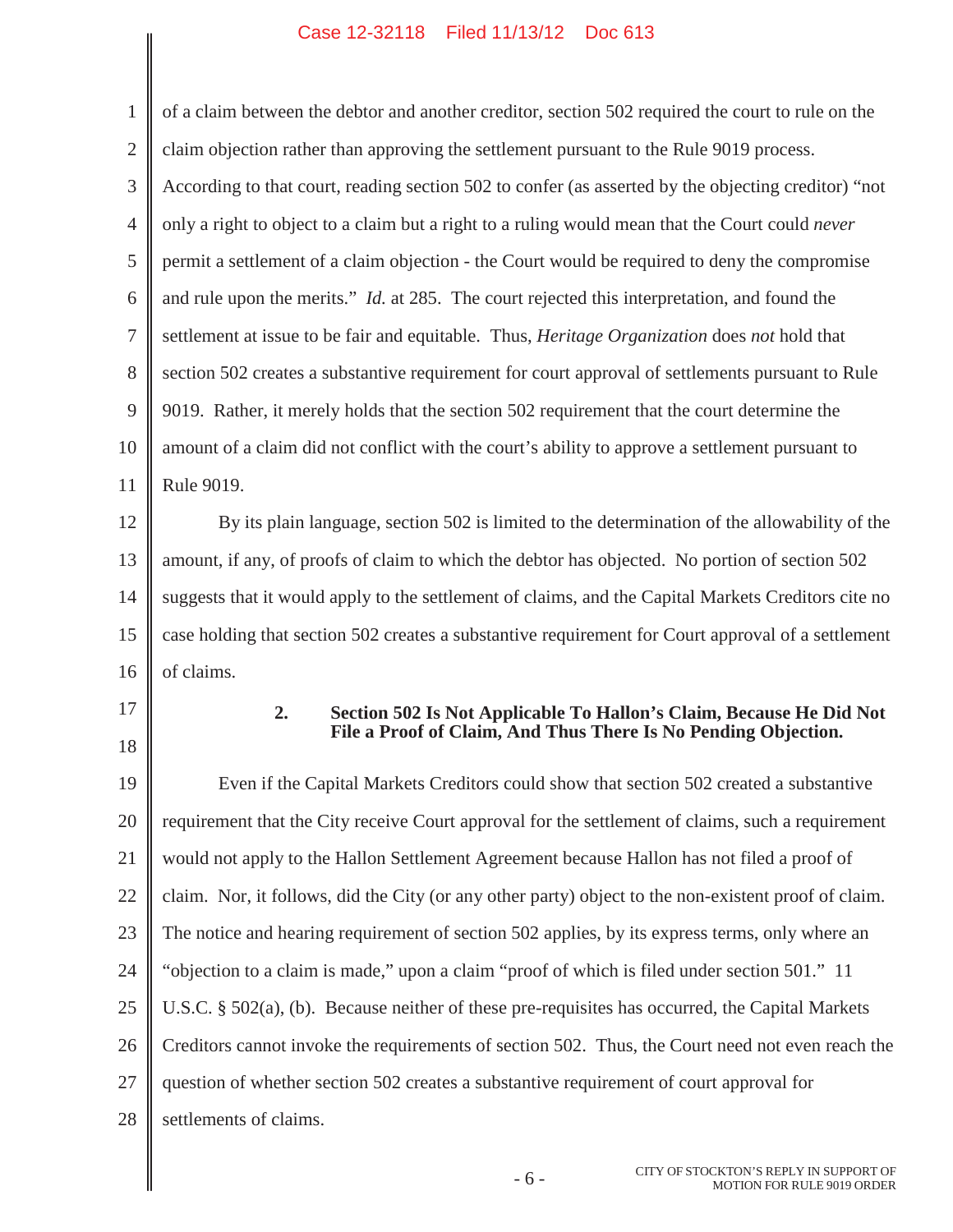#### **3. The City Of Vallejo's Decision To Seek Court Approval For The Settlement Of Claims Against It Has No Bearing On The Application Of Rule 9019 To This Case.**

3 4 5 6 7 8 9 10 11 12 13 14 15 16 17 18 19 20 21 22 23 24 25 In an attempt to deflect attention from its lack of supporting precedent, the Limited Objection notes several instances in which the City of Vallejo sought court approval of the settlement of claims in its own chapter 9 case. Of course, as the Capitol Market Creditors are well aware, the City of Vallejo's decision to take any action, including seeking court approval of its settlements, has no bearing whatsoever on the City, and is completely irrelevant to the question of whether Rule 9019 is applicable to chapter 9 debtors. There are any number of reasons the City of Vallejo may have chosen to seek court approval. For instance, it may have done so out of an abundance of caution or as part of an agreement with its creditors. Moreover, the settlements cited by the Limited Objection all took place near the end of Vallejo's chapter 9 case. As such, there was little incentive for it not to seek court approval. By contrast, the City of Stockton hopes to avoid the substantial costs of litigating challenges to each and every one of its settlements throughout its chapter 9 case. For example, when and if the City reaches agreement with the Stockton Police Officers Association ("SPOA"), the only one of its nine unions not to have signed a new collective bargaining agreement, such agreement also will settle the claims of SPOA members on account of the City's prebankruptcy unilateral imposition of compensation reduction measures under two fiscal emergencies. Releases of claims by both parties are a standard part of labor agreements, and often involve trade-offs deeply woven into the fabric of the labor agreement itself – decisions regarding wages and benefits that, as the Court previously has held, are core to a city's municipal powers. The City submits that the Court has no power to, nor should it, dictate to the City the terms of any such agreement with SPOA or its members. Vallejo's decision carries no precedential weight, and court approval of Vallejo's settlements in no way shows that such approval was *required*. <sup>3</sup> Judge McManus in *Vallejo* was not asked to determine, nor did he discuss, let alone determine, the necessity of seeking his

26 27

approval for these settlements, either in the context of Rule 9019, section 363, or section 502.

<sup>1</sup> 2

<sup>28</sup> <sup>3</sup> Moreover, each of Vallejo's settlement agreements resolved filed proofs of claim. Even were the Court to find that section 502 requires its approval of settlements, while such a requirement would have applied to the City of Vallejo, it would not apply to Stockton in this instance because Hallon has filed no proof of claim.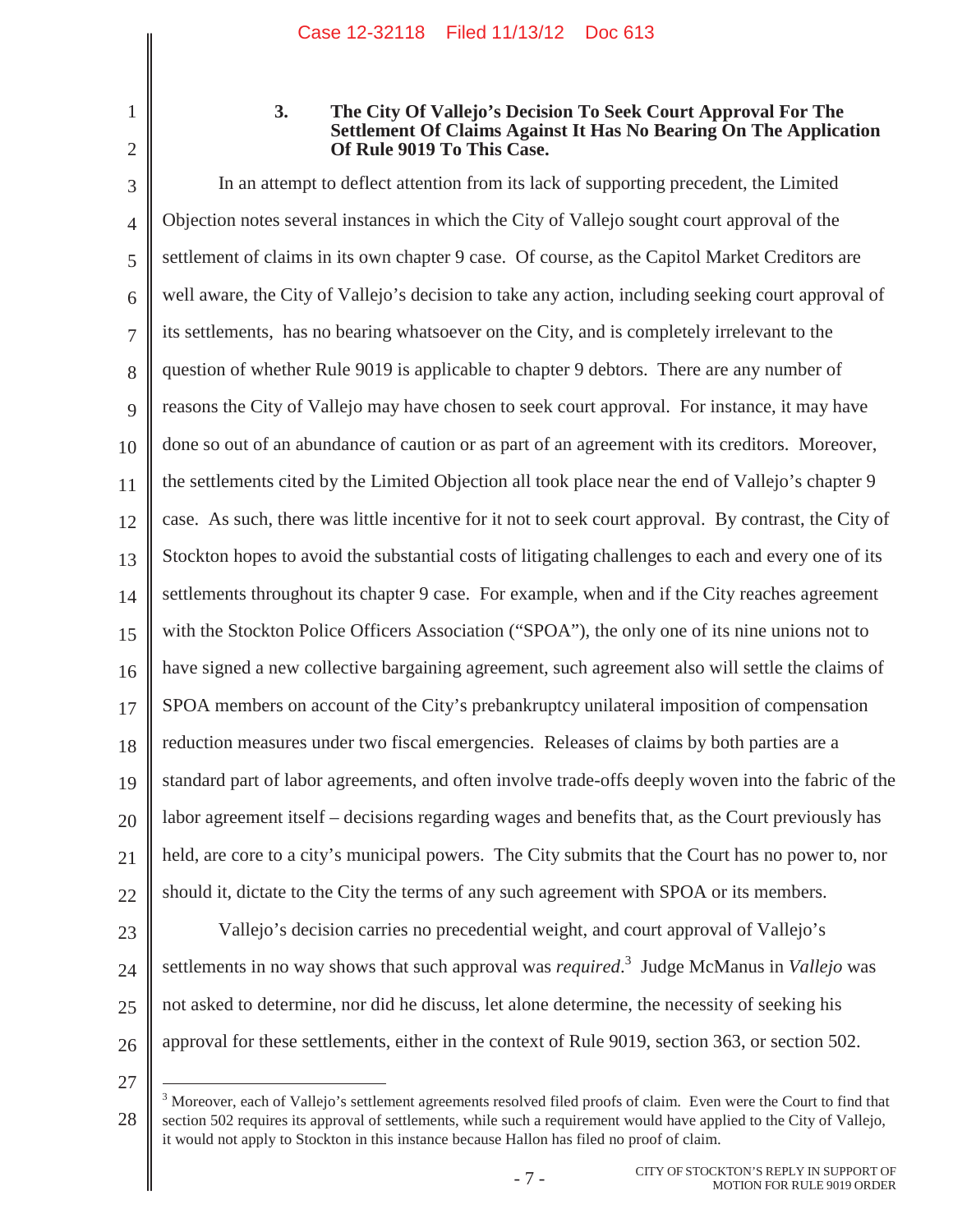$\overline{\phantom{a}}$ 

| $\mathbf{1}$   | The Capital Markets Creditors merely hope to insinuate that because a prior chapter 9 debtor          |  |  |  |
|----------------|-------------------------------------------------------------------------------------------------------|--|--|--|
| $\overline{2}$ | sought court approval of its settlement agreements of its own volition, such approval must have       |  |  |  |
| 3              | been necessary. The Limited Objection attempts the same inference by citing to In re Corcoran         |  |  |  |
| $\overline{4}$ | Hospital District, 233 B.R. 449 (Bankr. E.D. Cal. 1999), another case in which court approval of      |  |  |  |
| 5              | a settlement was sought and granted, but which contains no discussion of whether court approval       |  |  |  |
| 6              | was required and which makes no reference to any purported source of such a requirement.              |  |  |  |
| $\overline{7}$ | All told, Vallejo's decision to seek court approval does not bind the City, and does                  |  |  |  |
| $8\,$          | nothing to alter existing precedent – which makes clear that the only substantive requirement for     |  |  |  |
| 9              | bankruptcy court approval of settlement agreements exists in section 363, a provision that has no     |  |  |  |
| 10             | application in chapter 9 cases.                                                                       |  |  |  |
| 11             | $\mathbf{C}$ .<br>Any Requirement That The Court Approve The City's Settlement Of Claims              |  |  |  |
| 12             | Against It Pursuant To Rule 9019 Would Violate 11 U.S.C. § 904.                                       |  |  |  |
| 13             | As discussed in the 9019 Motion, even were the Court to conclude that the City was                    |  |  |  |
| 14             | required to seek its approval of the Hallon Settlement Agreement, such a requirement would            |  |  |  |
| 15             | improperly conflict with the City's autonomy over its property and revenues, as well as its ability   |  |  |  |
| 16             | to govern, under section 904. As this Court has stated, section 904 prevents the Court from           |  |  |  |
| 17             | "interfer[ing] with a municipality regarding political or governmental powers, property or            |  |  |  |
| 18             | revenues, or use or enjoyment of income-producing property." Stockton 478 B.R. at 20.                 |  |  |  |
| 19             | The Limited Objection contends that section 904 is inapposite because the underlying                  |  |  |  |
| 20             | Hallon case being settled has been stayed pending resolution of the City's chapter 9 case, and thus   |  |  |  |
| 21             | "the City will not be incurring legal fees in connection with continuing to litigate the case."       |  |  |  |
| 22             | Limited Objection, at p. 4. While it is true that the City will not incur costs litigating Hallon's   |  |  |  |
| 23             | claim before the District Court in the short run, this ignores the myriad other impacts that          |  |  |  |
| 24             | requiring court approval of the Hallon Settlement Agreement (and future settlement of claims)         |  |  |  |
| 25             | will have on the City's control of its property and revenues. For one, though proceedings before      |  |  |  |
| 26             | the District Court have been stayed, the City will be forced to incur costs litigating the inevitable |  |  |  |
| 27             | motion for relief from the automatic stay as well as stay relief motions by other plaintiffs with     |  |  |  |
| 28             | whom it could otherwise settle. Moreover, if the City is required to seek the Court's approval of     |  |  |  |
|                | CITY OF STOCKTON'S REPLY IN SUPPORT OF<br>$-8-$<br>MOTION FOR RHI E 9019 ORDER-                       |  |  |  |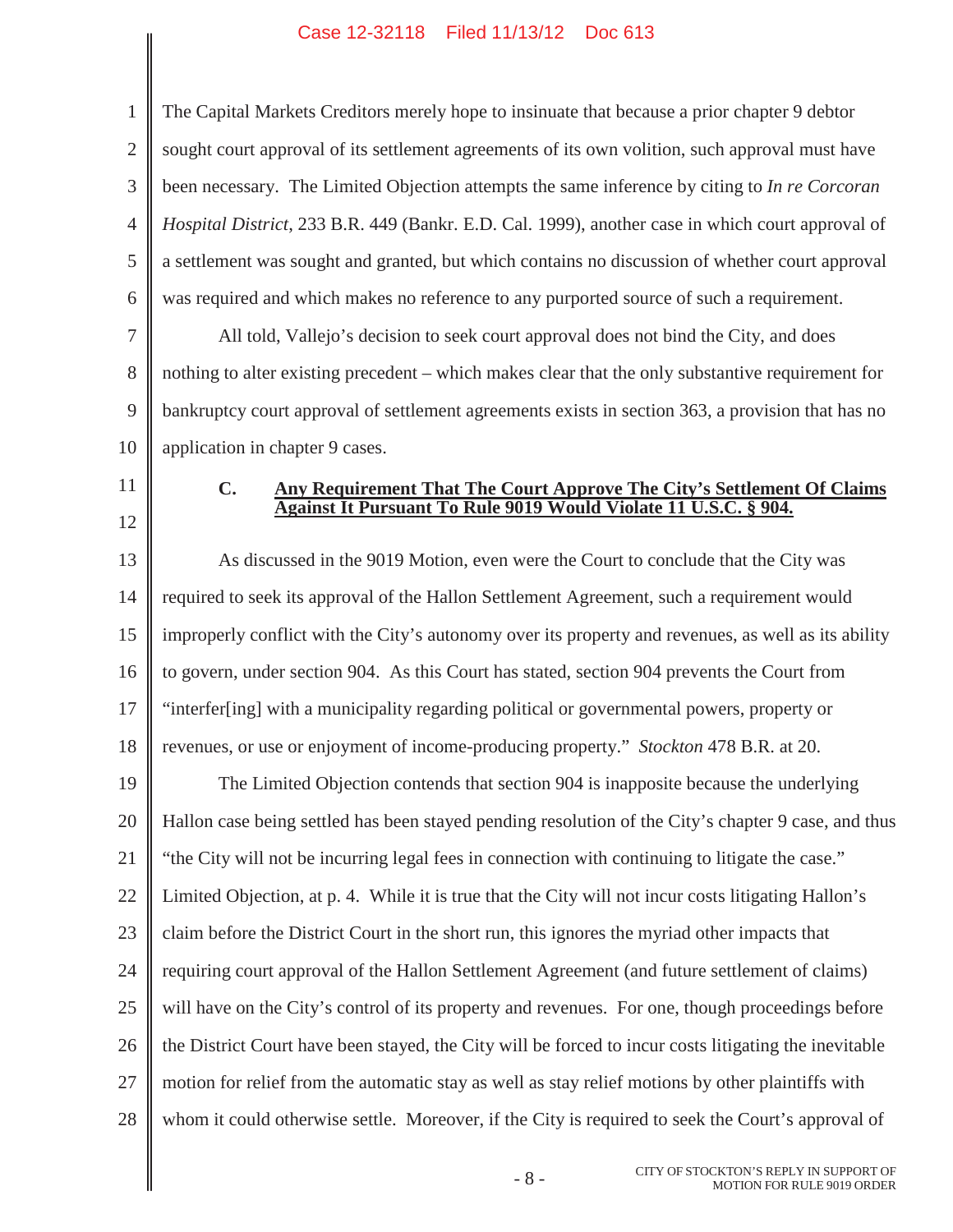$\parallel$ 

| $\mathbf{1}$   | settlements, then, by implication, the Court would have the authority to reject such settlements. If                                                                                                                                                                                                                                                                                                                      |  |  |  |  |
|----------------|---------------------------------------------------------------------------------------------------------------------------------------------------------------------------------------------------------------------------------------------------------------------------------------------------------------------------------------------------------------------------------------------------------------------------|--|--|--|--|
| $\overline{2}$ | that were to happen, the City would then have to bear the additional burden of filing an objection                                                                                                                                                                                                                                                                                                                        |  |  |  |  |
| $\mathfrak{Z}$ | to the underlying claim, litigating the amount of the claim, and ultimately incorporating the                                                                                                                                                                                                                                                                                                                             |  |  |  |  |
| 4              | resolution of that claim into the broader chapter 9 case. Finally, and perhaps most important, the                                                                                                                                                                                                                                                                                                                        |  |  |  |  |
| 5              | potential rejection of a settlement by the Court itself would interfere with the City's control of its                                                                                                                                                                                                                                                                                                                    |  |  |  |  |
| 6              | property and revenues. If the City chose to pay out a portion of its funds to settle a claim, enter                                                                                                                                                                                                                                                                                                                       |  |  |  |  |
| $\tau$         | into new contracts, or take any number of other acts that dispose of City property or affect the                                                                                                                                                                                                                                                                                                                          |  |  |  |  |
| $8\,$          | City's basic functions as part of a settlement or compromise of a claim or claims, then the                                                                                                                                                                                                                                                                                                                               |  |  |  |  |
| 9              | rejection of such a settlement by the Court would necessarily interfere with the City's                                                                                                                                                                                                                                                                                                                                   |  |  |  |  |
| 10             | governmental powers and/or its property and revenues. See 11 U.S.C. § 904(1), (2). <sup>4</sup>                                                                                                                                                                                                                                                                                                                           |  |  |  |  |
| 11             | In sum, the suggestion by the Capital Markets Creditors that requiring the City to seek the                                                                                                                                                                                                                                                                                                                               |  |  |  |  |
| 12             | Court's approval of the Hallon Settlement Agreement (and future settlements) will have no                                                                                                                                                                                                                                                                                                                                 |  |  |  |  |
| 13             | impact on the City's property and revenues is baseless. Such a requirement will impact the City                                                                                                                                                                                                                                                                                                                           |  |  |  |  |
| 14             | both by forcing the City to litigate the settlement itself (and, potentially, the underlying claims)                                                                                                                                                                                                                                                                                                                      |  |  |  |  |
| 15             | and by allowing the Court to reject the City's decisions on fundamental governmental processes.                                                                                                                                                                                                                                                                                                                           |  |  |  |  |
| 16             | These are precisely the interests that section 904 protects from court interference.                                                                                                                                                                                                                                                                                                                                      |  |  |  |  |
| 17             | //                                                                                                                                                                                                                                                                                                                                                                                                                        |  |  |  |  |
| $18\,$         | //                                                                                                                                                                                                                                                                                                                                                                                                                        |  |  |  |  |
| 19             | //                                                                                                                                                                                                                                                                                                                                                                                                                        |  |  |  |  |
| 20             |                                                                                                                                                                                                                                                                                                                                                                                                                           |  |  |  |  |
| 21             | //                                                                                                                                                                                                                                                                                                                                                                                                                        |  |  |  |  |
| 22             | $\frac{1}{2}$                                                                                                                                                                                                                                                                                                                                                                                                             |  |  |  |  |
| 23             | //                                                                                                                                                                                                                                                                                                                                                                                                                        |  |  |  |  |
| 24             | //                                                                                                                                                                                                                                                                                                                                                                                                                        |  |  |  |  |
| 25             | //                                                                                                                                                                                                                                                                                                                                                                                                                        |  |  |  |  |
| 26             |                                                                                                                                                                                                                                                                                                                                                                                                                           |  |  |  |  |
| 27<br>28       | $4$ Another example of this, as described above, would be a settlement wherein the City renegotiated any of its labor<br>contracts. Such settlements would lie at the heart of the City's governing powers, and subjecting such agreements to<br>the Court's approval would clearly put the Court in the position of making government decisions for the City, which<br>is the very situation section 904 seeks to avoid. |  |  |  |  |
|                | CITY OF STOCKTON'S REPLY IN SUPPORT OF<br>$-9-$<br><b>MOTION FOR RULE 9019 ORDER</b>                                                                                                                                                                                                                                                                                                                                      |  |  |  |  |